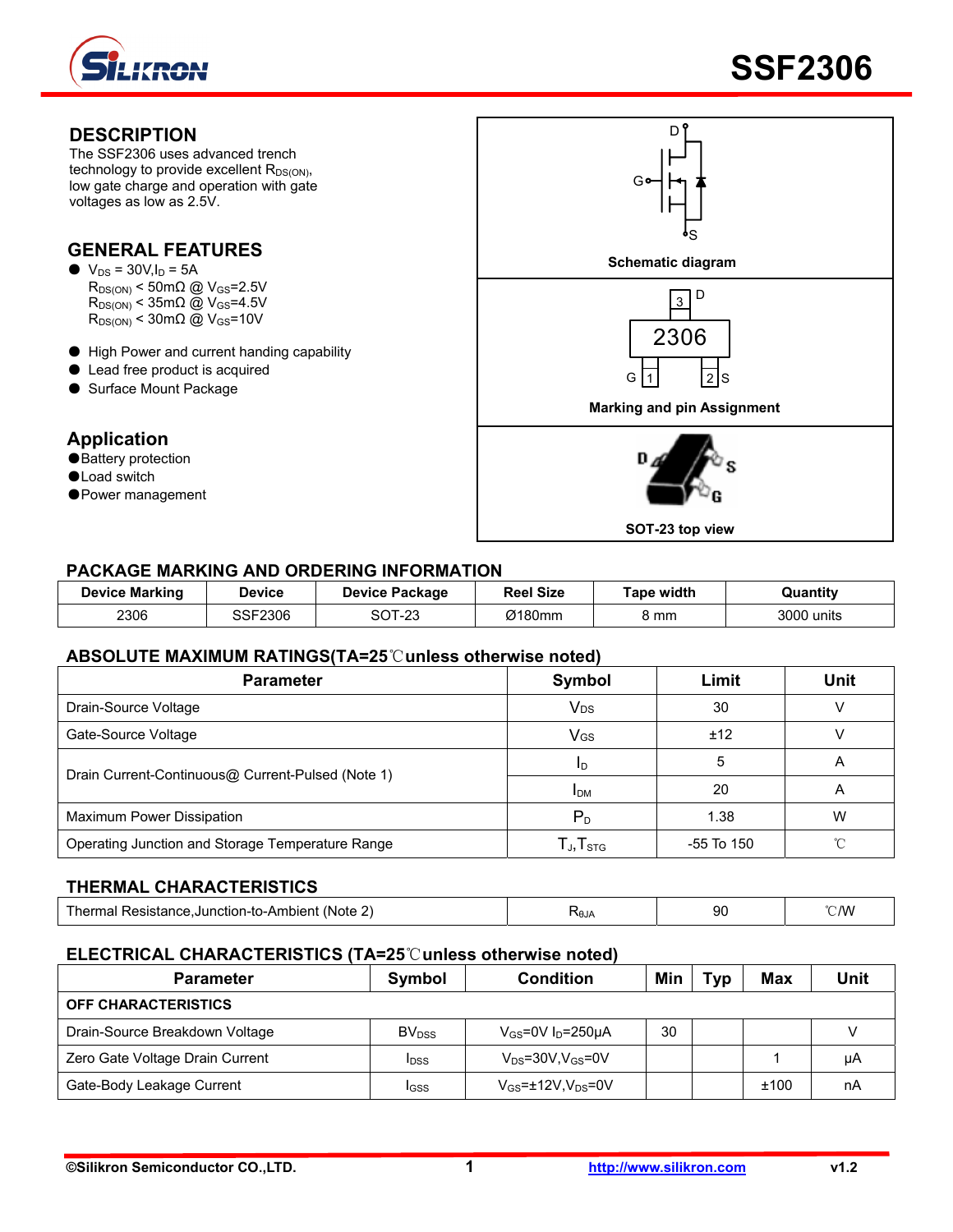

| <b>ON CHARACTERISTICS (Note 3)</b>        |                     |                                                                           |     |     |      |             |
|-------------------------------------------|---------------------|---------------------------------------------------------------------------|-----|-----|------|-------------|
| Gate Threshold Voltage                    | $V_{GS(th)}$        | $V_{DS} = V_{GS}I_D = 250 \mu A$                                          | 0.5 |     | 1.2  | $\vee$      |
|                                           | $R_{DS(ON)}$        | $V_{GS} = 2.5V, I_D = 2.6A$                                               |     |     | 50   | $m\Omega$   |
| Drain-Source On-State Resistance          |                     | $V_{GS} = 4.5V$ , $I_D = 5A$                                              |     |     | 35   | $m\Omega$   |
|                                           |                     | $V_{GS}$ =10V, $I_D$ =5A                                                  |     |     | 30   | $m\Omega$   |
| Forward Transconductance                  | $g_{FS}$            | $V_{DS} = 5V, I_D = 5A$                                                   |     | 13  |      | $\mathbf S$ |
| <b>DYNAMIC CHARACTERISTICS (Note4)</b>    |                     |                                                                           |     |     |      |             |
| Input Capacitance                         | $C_{\text{lss}}$    | $V_{DS}$ =25V, $V_{GS}$ =0V,<br>$F = 1.0 MHz$                             |     | 660 | 1050 | <b>PF</b>   |
| <b>Output Capacitance</b>                 | C <sub>oss</sub>    |                                                                           |     | 90  |      | <b>PF</b>   |
| Reverse Transfer Capacitance              | $C_{\mathsf{rss}}$  |                                                                           |     | 70  |      | <b>PF</b>   |
| <b>SWITCHING CHARACTERISTICS (Note 4)</b> |                     |                                                                           |     |     |      |             |
| Turn-on Delay Time                        | $t_{d(on)}$         |                                                                           |     | 6   |      | nS          |
| Turn-on Rise Time                         | $t_{r}$             | $V_{DS}$ =15V, $I_D$ =5A<br>$V_{GS}$ =10V, R <sub>GEN</sub> =3.3 $\Omega$ |     | 20  |      | nS          |
| Turn-Off Delay Time                       | $t_{d(\text{off})}$ | $RD=3\Omega$                                                              |     | 20  |      | nS          |
| <b>Turn-Off Fall Time</b>                 | tŧ                  |                                                                           |     | 3   |      | nS          |
| <b>Total Gate Charge</b>                  | $Q_{g}$             |                                                                           |     | 8.5 | 15   | nC          |
| Gate-Source Charge                        | $Q_{gs}$            | $V_{DS} = 16V I_D = 5A$ , $V_{GS} = 4.5V$                                 |     | 1.5 |      | nC          |
| Gate-Drain Charge                         | $Q_{gd}$            |                                                                           |     | 3.2 |      | nC          |
| <b>DRAIN-SOURCE DIODE CHARACTERISTICS</b> |                     |                                                                           |     |     |      |             |
| Diode Forward Voltage (Note 3)            | $V_{SD}$            | $V_{GS} = 0V, I_S = 1.2A$                                                 |     |     | 1.2  | $\vee$      |

## **NOTES:**

**1.** Repetitive Rating: Pulse width limited by maximum junction temperature.

**2.** Surface Mounted on FR4 Board, t ≤ 10 sec.

**3.** Pulse Test: Pulse Width ≤ 300μs, Duty Cycle ≤ 2%.

**4.** Guaranteed by design, not subject to production testing.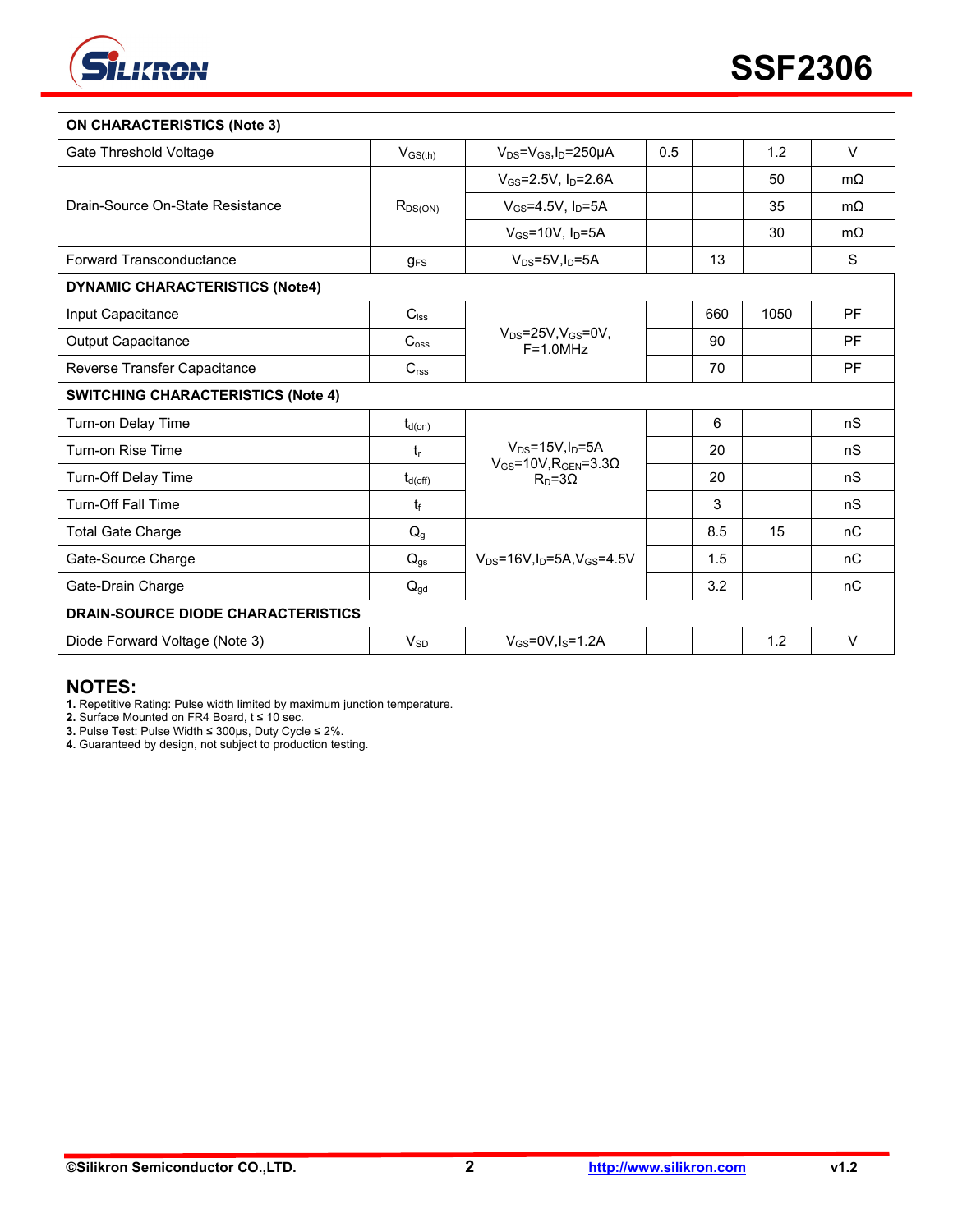

## **TYPICAL ELECTRICAL AND THERMAL CHARACTERISTICS**









**Square Wave Pluse Duration(sec) Figure 3: Normalized Maximum Transient Thermal Impedanc**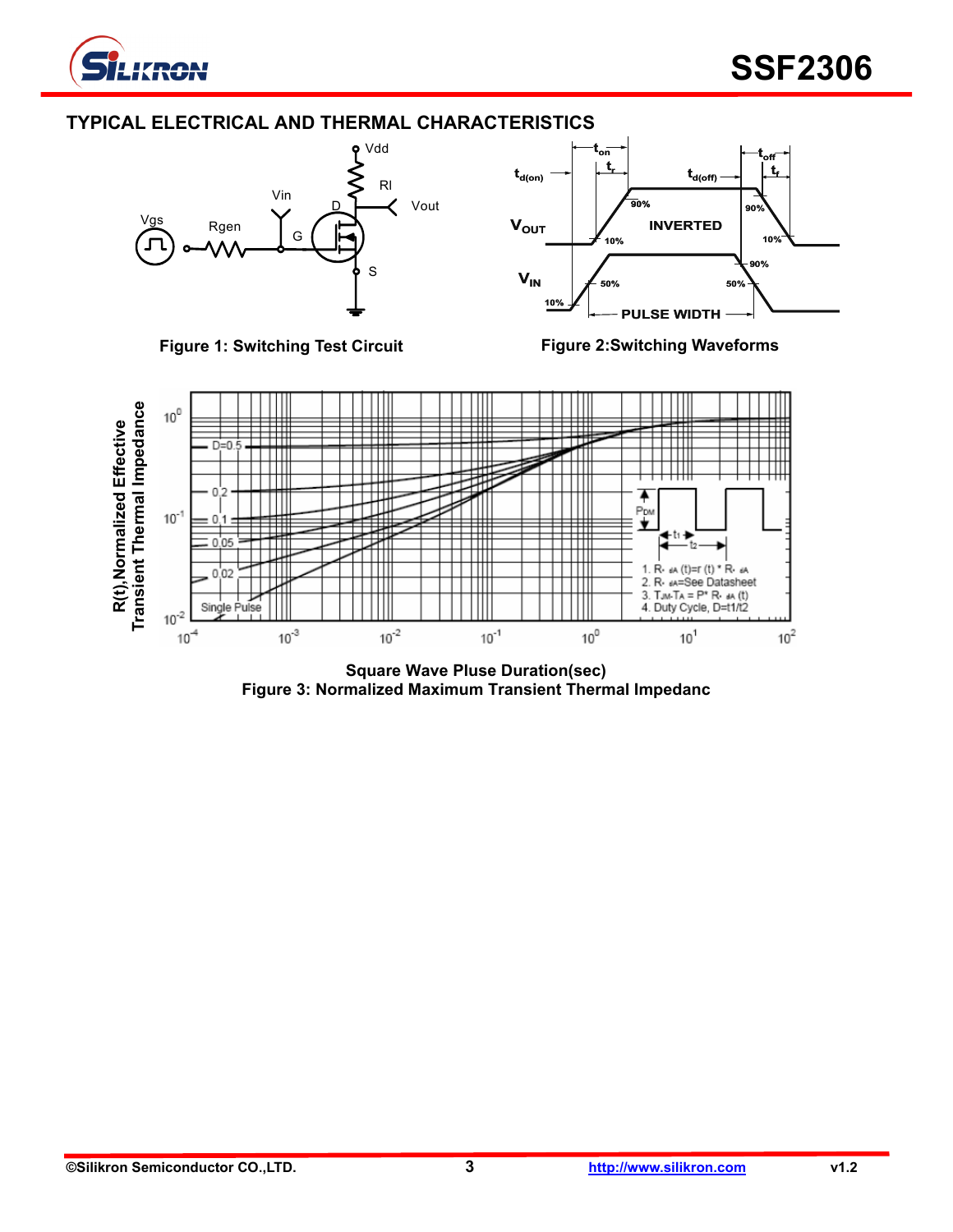

# **SOT-23 PACKAGE INFORMATION**

**Dimensions in Millimeters (UNIT:mm)**









| <b>Symbol</b> | <b>Dimensions in Millimeters</b> |             |  |  |  |
|---------------|----------------------------------|-------------|--|--|--|
|               | MIN.                             | MAX.        |  |  |  |
| A             | 0.900                            | 1.150       |  |  |  |
| A1            | 0.000                            | 0.100       |  |  |  |
| A2            | 0.900                            | 1.050       |  |  |  |
| b             | 0.300                            | 0.500       |  |  |  |
| C             | 0.080                            | 0.150       |  |  |  |
| D             | 2.800                            | 3.000       |  |  |  |
| Е             | 1.200                            | 1.400       |  |  |  |
| E1            | 2.250                            | 2.550       |  |  |  |
| е             | 0.950TYP                         |             |  |  |  |
| e1            | 1.800                            | 2.000       |  |  |  |
| L             | 0.550REF                         |             |  |  |  |
| L1            | 0.300                            | 0.500       |  |  |  |
| θ             | 0°                               | $8^{\circ}$ |  |  |  |

## **NOTES**

1. All dimensions are in millimeters.

2. Tolerance ±0.10mm (4 mil) unless otherwise specified

3. Package body sizes exclude mold flash and gate burrs. Mold flash at the non-lead sides should be less than 5 mils.

4. Dimension L is measured in gauge plane.

5. Controlling dimension is millimeter, converted inch dimensions are not necessarily exact.